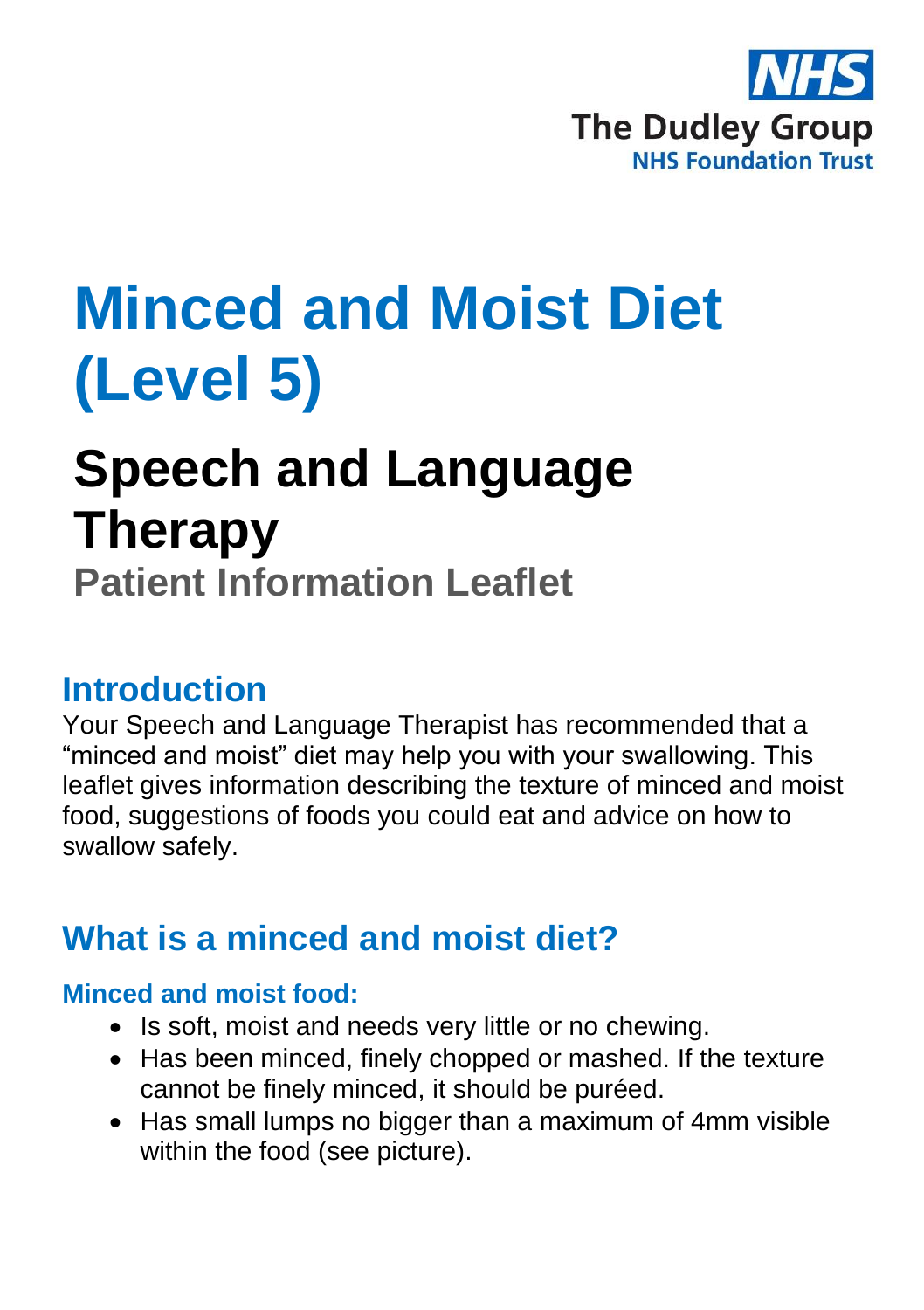



Use slot between fork prongs (4mm) to determine whether minced pieces are the correct or incorrect size



- Has lumps that are easy to squash with the tongue.
- Does not require biting.
- Requires minimal chewing.
- Should be served combined with a thick, smooth sauce or gravy to ensure a moist texture.
- If there is excess liquid which has not combined with the food, drain this before serving. For example, drain off any milk which has separated away from cereal.

#### **Minced and moist food should not:**

- Be hard, tough, chewy, stringy or dry.
- Have a hard or crunchy texture e.g. pieces of apple or cucumber.
- Be a mixed consistency e.g. soups with bits e.g. minestrone or cereal in milk.

#### **Foods not suitable:**

• No dry rice (any rice should not separate into individual grains). Rice should be cooked in a thick sauce e.g. risotto or rice pudding.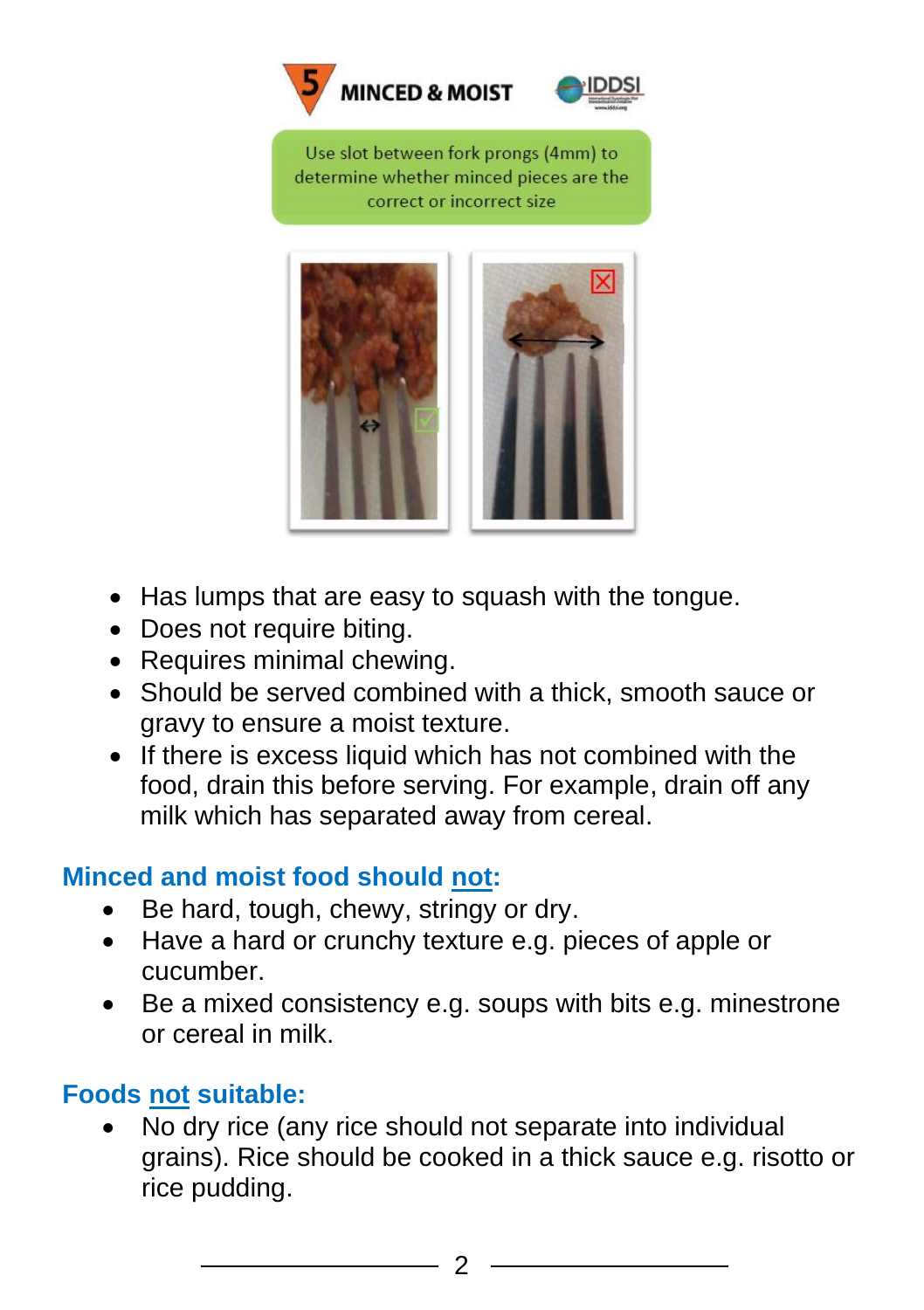- No bread (your Speech and Language Therapist may discuss this with you on an individual basis).
- If you are on thickened fluids, do not have ice cream (unless you have been told otherwise by the Speech and Language Therapy team).

#### **Presentation suggestions:**

- Presentation is important to make food more appealing and appetising.
- It is a good idea to prepare different types of food individually (e.g. fish, vegetables) and place them separately on the plate. This retains the individual taste and colour of the item.

# **Example foods:**

#### **Breakfast**

- Porridge or Ready Brek.
- Weetabix soaked and combined with milk.
- Creamy, mashed scrambled egg.
- Mashed banana.

#### **Main meals**

- Mashed fish e.g. tinned tuna or salmon in mayonnaise.
- Mashed corned beef/potato hash, fish pie.
- Puréed casseroles, stews and curries (meat can be difficult to mash).
- Mashed potato or mashed jacket potato (no skin) served with egg or tuna mayonnaise.
- Mashed vegetables e.g. swede and carrot/sweet potato mash or mashed avocado.
- Lentil based dishes (well-cooked) such as dahl.
- Mashed cheese and potato pie.
- Smooth, thick soups with no bits (if you are on thickened drinks, all soup should be the same consistency as your drinks).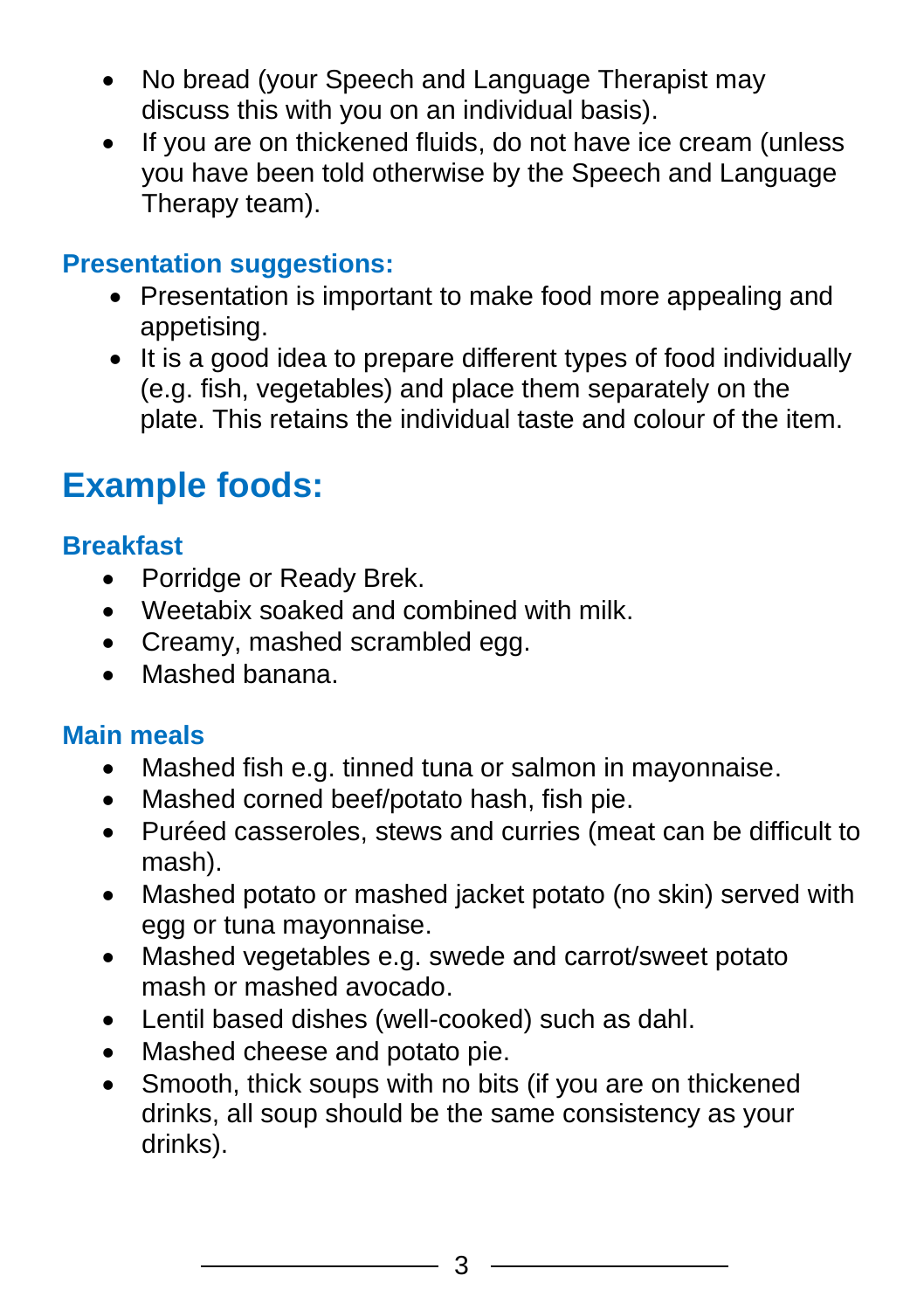#### **Puddings**

- Stewed fruit e.g. apples/ pears and custard.
- Fruit fools, smooth mousses, Angel Delight or crème caramel.
- Smooth custard.
- Rice pudding.
- Mashed banana blended and combined with cream/custard.
- Yoghurts (smooth, no bits).
- Sponge pudding served with cream or custard (mashed and mixed well).
- Ice cream/jelly (only if advised by your Speech and Language Therapist).

# **Safe swallowing guidelines**

#### **Strategies**

- Take small sips/mouthfuls at a time.
- Make sure that after you swallow, your mouth is clear before taking the next mouthful.
- Clear any food residue from your mouth after a meal with oral care or sips of drink.

#### **Posture**

- Ensure your posture is good and sit as **upright** as possible.
- Ensure you remain upright for 30 minutes after eating.

#### **Environment**

- Eat in a relaxed atmosphere.
- Do not rush.
- Try not to talk while eating and drinking.
- Ensure you concentrate on swallowing.
- Meal timing may be important e.g. eating little and often.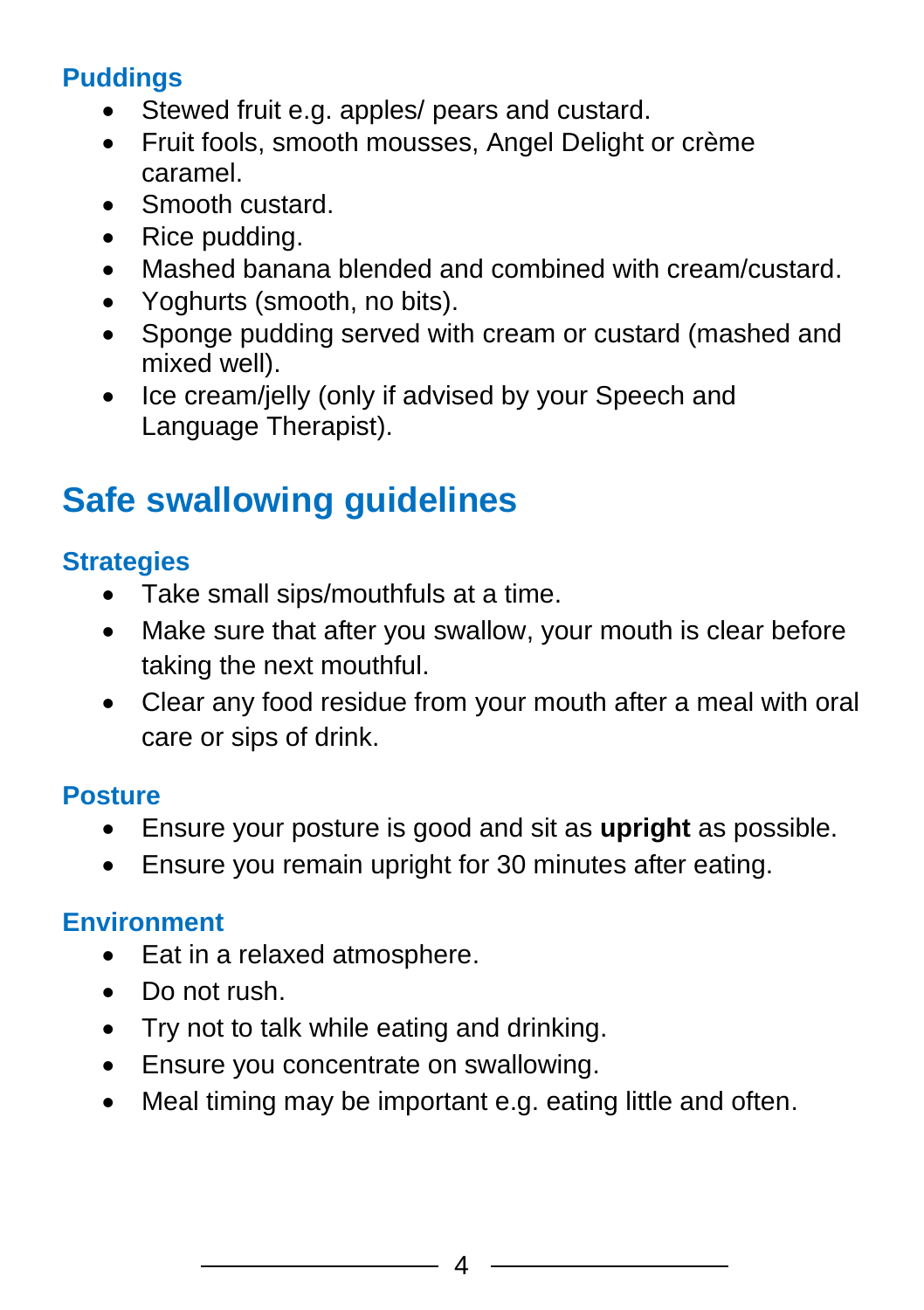# **Why is it important to follow Speech and Language Therapy advice?**

Not following recommendations may place you at risk of choking or food "going down the wrong way" (aspiration). This may cause a chest infection. You can discuss this with your speech and language therapist.

## **Signs of swallowing difficulties**

- Coughing, choking or coughing fits when swallowing food or drink (this may be during or after meals).
- A 'gurgly' voice after eating or drinking.
- Food remaining in your mouth after a meal.
- Shortness of breath during or after eating.
- Food getting stuck in your throat.
- Feeling chesty or having regular chest infections.
- **Remember:** If you are sleepy or unwell your swallow may be worse than usual.

#### **If you notice any of the above, contact your GP or your Speech and Language Therapy team for advice:**

Dudley Community Speech and Language Therapy: 01384 321600

Dudley Acute Speech and Language Therapy: 01384 456111 ext. 2439 or 4565

## **References**

Image sourced from: <https://iddsi.org/resources/>